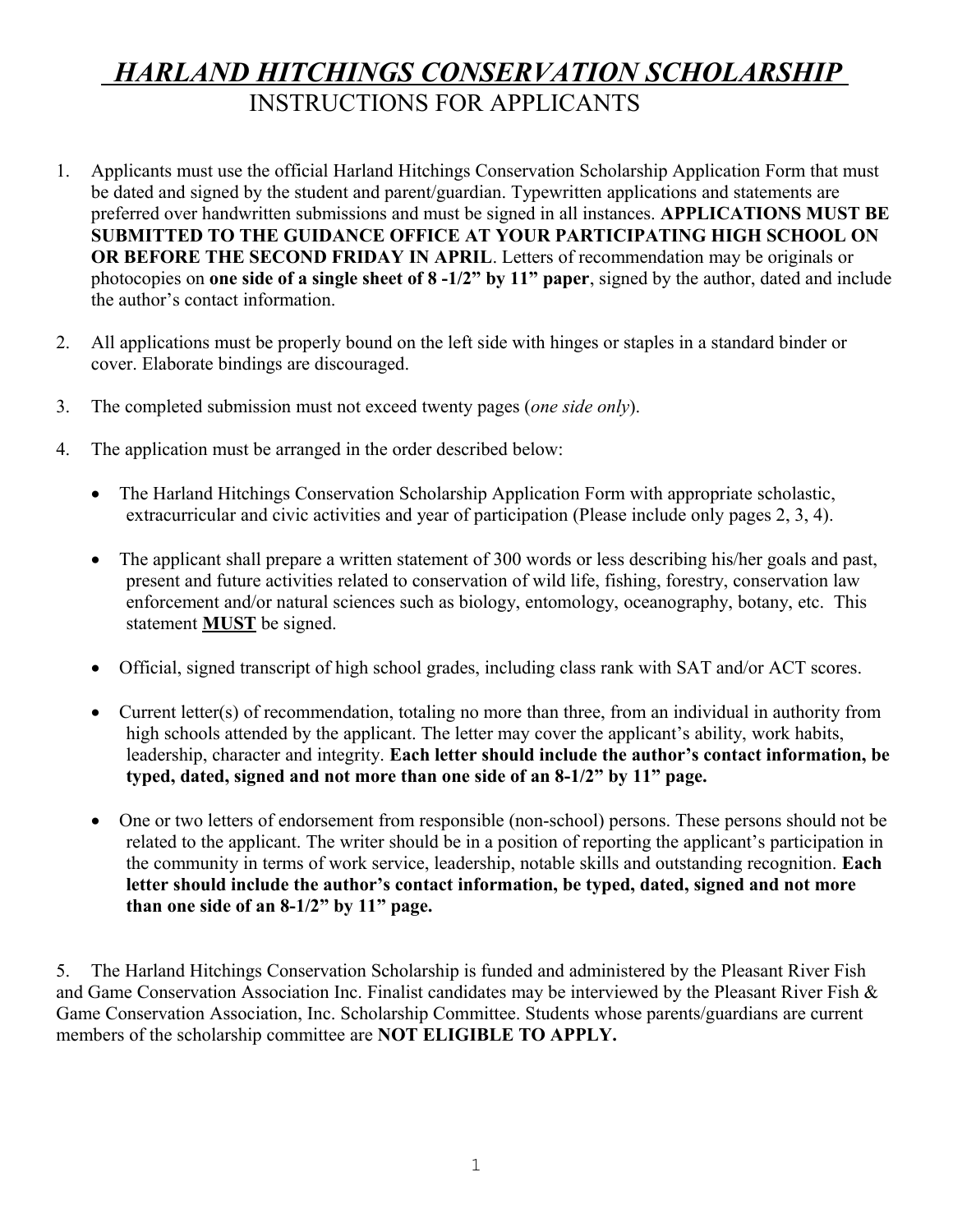

## *HARLAND HITCHINGS CONSERVATION SCHOLARSHIP* APPLICATION FORM

Scholarship awards will be based equally on academic achievement, community and/or school activities, character and *intent to pursue a career* in conservation of wild life, fishing, forestry, conservation law enforcement and/or natural sciences such as biology, entomology, oceanography, botany, etc. Any graduating student from Machias Memorial High School, Jonesport Beals High School, Washington Academy, or Narraguagus High School planning to continue post-secondary education is eligible.

**IMPORTANT**: *Before preparing this application, please read the information on the scholarship fund below and the General Instructions on Page One of this application. Only those applications containing complete information will be considered.*

| <b>Name of Applicant:</b>      |                                                                                                                                                                                                                                                                                                                                                                                                                                                                                                                                                |                             |              |                            |                 |
|--------------------------------|------------------------------------------------------------------------------------------------------------------------------------------------------------------------------------------------------------------------------------------------------------------------------------------------------------------------------------------------------------------------------------------------------------------------------------------------------------------------------------------------------------------------------------------------|-----------------------------|--------------|----------------------------|-----------------|
|                                | <b>FIRST</b>                                                                                                                                                                                                                                                                                                                                                                                                                                                                                                                                   | <b>MIDDLE</b>               |              | LAST                       |                 |
| <b>Mailing Address:</b>        | STREET/P.O. BOX                                                                                                                                                                                                                                                                                                                                                                                                                                                                                                                                | <b>CITY</b>                 |              | <b>STATE</b>               | <b>ZIP CODE</b> |
| Telephone:                     |                                                                                                                                                                                                                                                                                                                                                                                                                                                                                                                                                | Date of Birth:              |              |                            |                 |
|                                | Please list below the schools you have attended Grades 9 through 12.                                                                                                                                                                                                                                                                                                                                                                                                                                                                           |                             |              |                            |                 |
| <b>NAME OF SCHOOL</b>          |                                                                                                                                                                                                                                                                                                                                                                                                                                                                                                                                                | <b>CITY</b>                 | <b>STATE</b> | DATES OF ATTENDANCE        |                 |
| <b>NAME OF SCHOOL</b>          |                                                                                                                                                                                                                                                                                                                                                                                                                                                                                                                                                | <b>CITY</b>                 | <b>STATE</b> | <b>DATES OF ATTENDANCE</b> |                 |
|                                |                                                                                                                                                                                                                                                                                                                                                                                                                                                                                                                                                | PRFGCA SCHOLARSHIP POLICIES |              |                            |                 |
|                                | The Pleasant River Fish & Game Conservation Association Inc. provides funds and the administration for this<br>scholarship. The PRFGCA Scholarship Committee will, at its own discretion, award one \$1,000 scholarship to a<br>graduating senior from Machias Memorial High School, Jonesport Beals High School, Narraguagus High School or<br>Washington Academy. The award will be granted on a competitive basis.<br>Funds will be distributed once during the year upon the student's successful completion of the first semester, with a |                             |              |                            |                 |
| scholarship will be forfeited. | Grade Point Average of 2.5 or higher. The student will provide a written statement showing his/her intent to continue<br>post-secondary education with the required focus on conservation, and evidence of acceptable grades. If the student does<br>not maintain continuous enrollment or is unable to attain the acceptable Grade Point Average, for any reason, the                                                                                                                                                                         |                             |              |                            |                 |
| origin.                        | The scholarship will be awarded with no discrimination as to gender, race, creed, religion, sexual orientation or national                                                                                                                                                                                                                                                                                                                                                                                                                     |                             |              |                            |                 |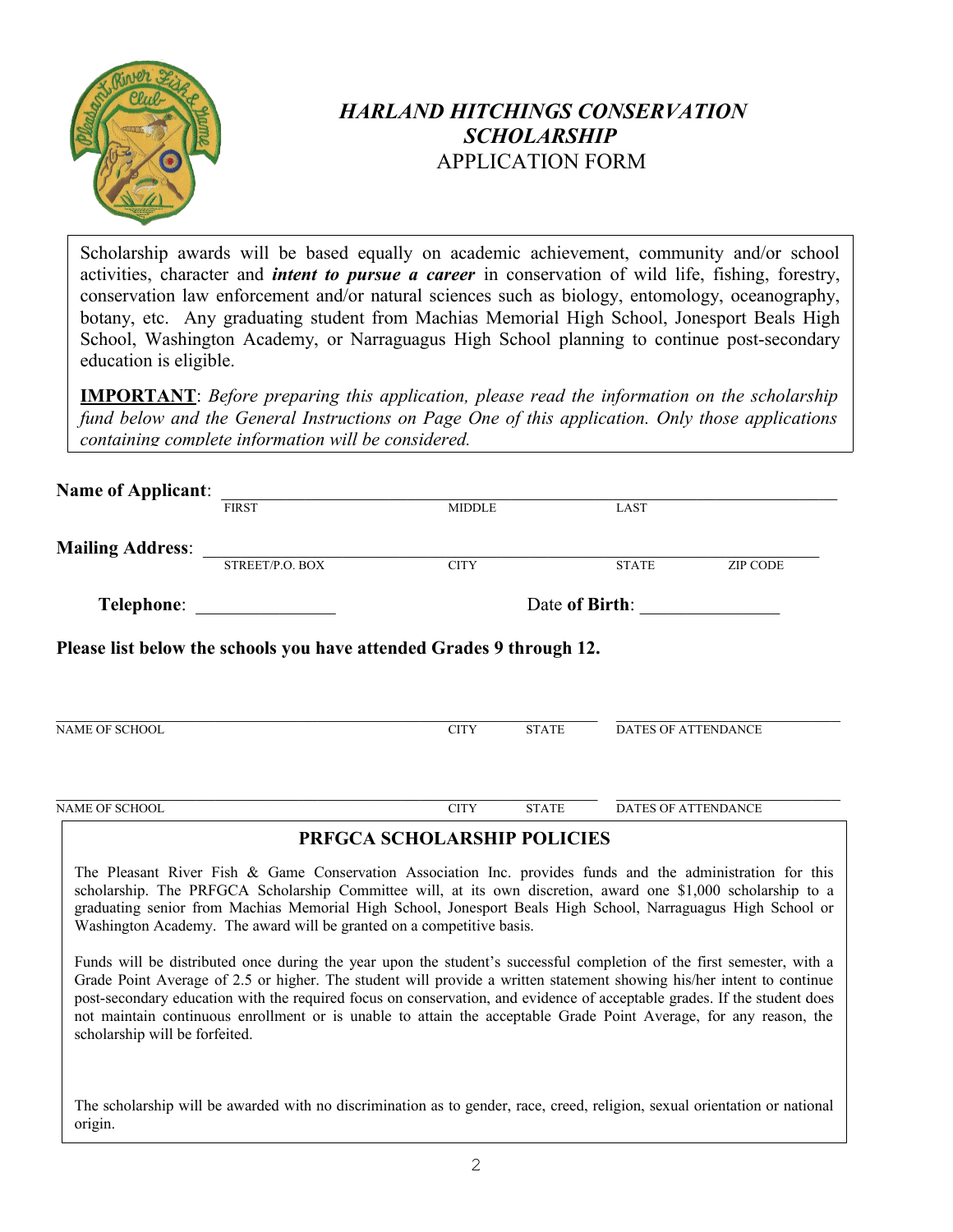### **SCHOLASTIC**

**Honors and Awards** *(State year and nature of honor or award):*

**Offices and Positions of Leadership** *(State name of organization, position and year)*:

**Member of Organization** *(Where no office was held, state name of organization and year, thus Boys/Girls State, 3; National Honor Society, 3,4, etc.):*

#### **EXTRA-CURRICULAR (School Related)**

**Honors and Awards** *(State year and nature of honor or award):*

**Offices and Positions of Leadership** *(State name of organization, position and year)*:

**Member of Organization** *(Where no office was held, state name of organization and year, thus Track 1,2; Band 2, 3):*

### **CIVIC (Non-School Related)**

**Honors and Awards** *(State year and nature of honor or award):*

**Offices and Positions of Leadership** *(State name of organization, position and year)*:

**Member of Organization** *(Where no office was held, state name of organization and year, thus scouts, church fellowship; fraternal organization.)*